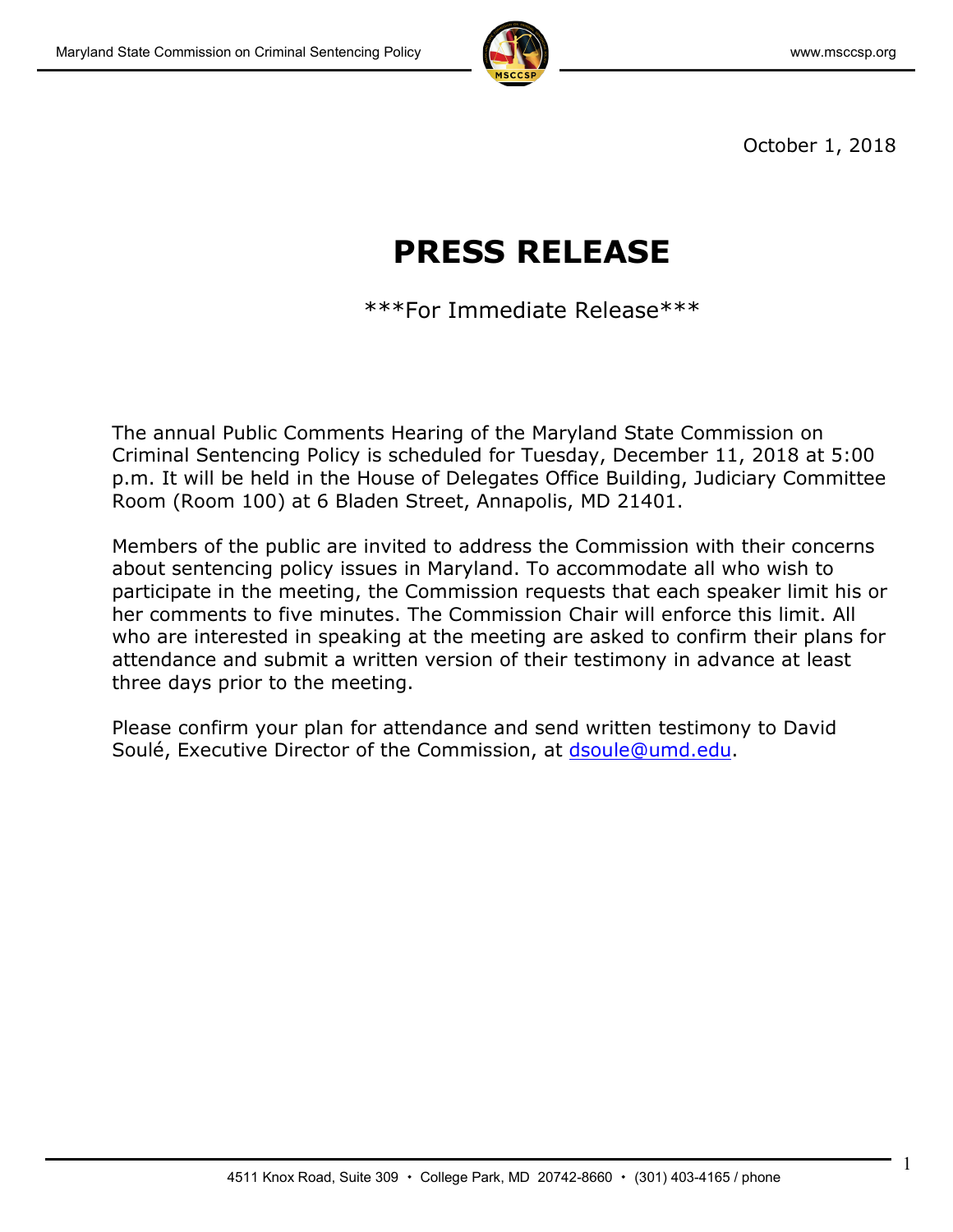

## THE MARYLAND STATE COMMISSION ON CRIMINAL SENTENCING POLICY

# **Establishment and Charge of the State Commission**

The Maryland General Assembly created the Maryland State Commission on Criminal Sentencing Policy (MSCCSP) in May 1999. In July 1999, the MSCCSP formally replaced its predecessor advisory commission, the Maryland Commission on Criminal Sentencing Policy. The governing legislation for the MSCCSP, located in Subtitle 2 of Title 6 of the Criminal Procedure Article of the Code of Maryland (Statutes) sets out six legislative goals for sentencing in Maryland, expressing the General Assembly's intention that:

(1) sentencing should be fair and proportional and that sentencing policies should reduce unwarranted disparity, including any racial disparity, in sentences for criminals who have committed similar crimes and have similar criminal histories;

(2) sentencing policies should help citizens to understand how long a criminal will be confined;

(3) sentencing policies should preserve meaningful judicial discretion and sufficient flexibility to allow individualized sentences;

(4) sentencing guidelines be voluntary;

(5) the priority for the capacity and use of correctional facilities should be the confinement of violent and career criminals; and

(6) sentencing judges in the State should be able to impose the most appropriate criminal penalties, including corrections options programs for appropriate criminals.

The MSCCSP was designed and authorized with the purpose of fulfilling those legislative intentions.

### **MSCCSP Composition**

The MSCCSP is composed of the 19 members listed on the next page. The Chair, the Honorable Glenn T. Harrell, Jr., was appointed by the Governor in August 2015.